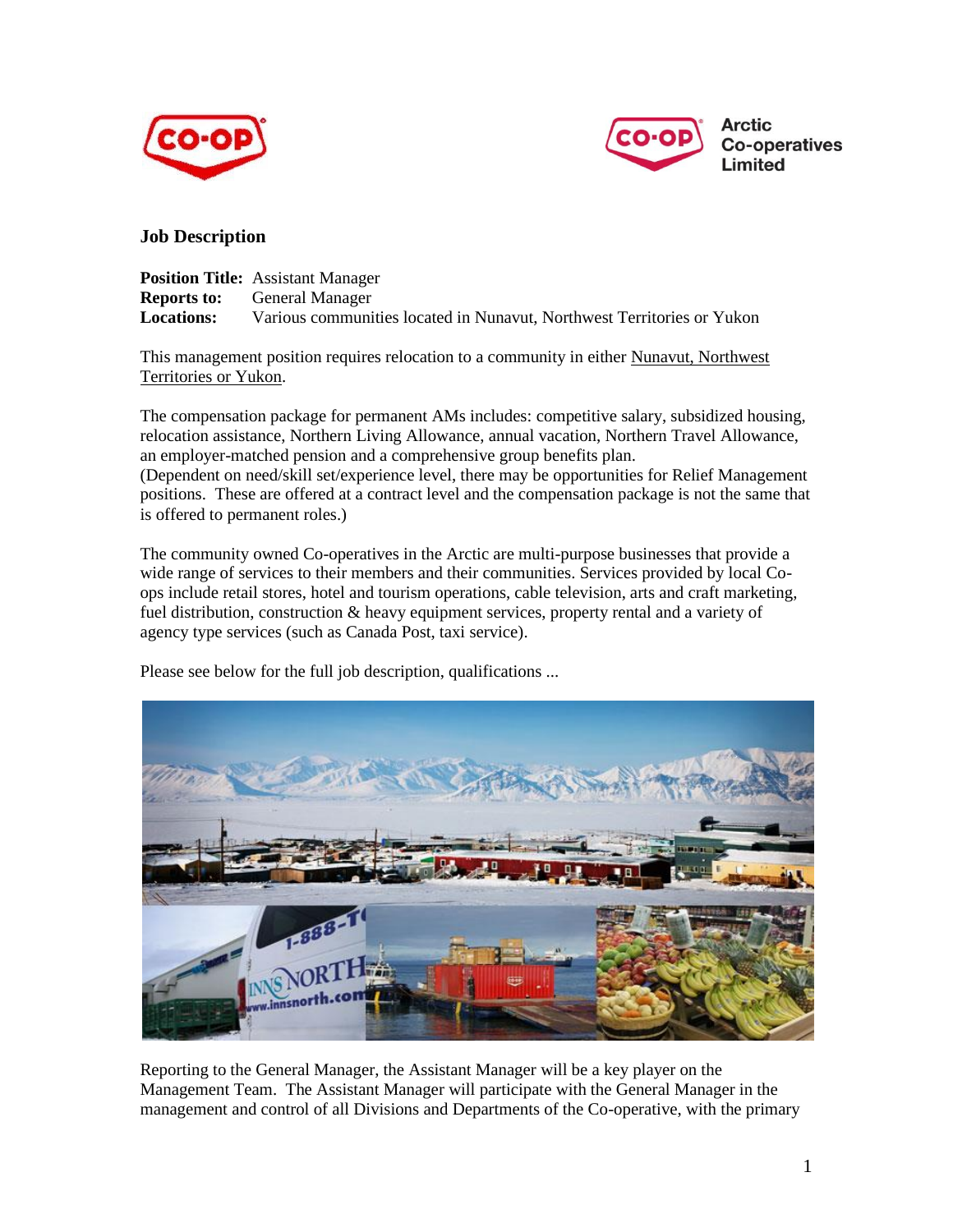responsibilities focusing on the various retail activities of the Co-operative. The Assistant Manager will be responsible for assisting in various retail activities of the Co-operative. The Assistant Manager will be responsible for assisting in overseeing and managing the day-to-day operations of the Co-operative. Key accountabilities include managing on a day-to-day basis the retail store; supervision of staff, training and development of local staff, achieving specific financial performance targets of the store, and providing excellent member service. A principal objective is to ensure that all the local staff are thoroughly trained in their areas of responsibility.

Duties and Responsibilities:

- To assist General Manager in all aspects of the operation and control of the various business units of the Co-op including the Retail Store(s), Hotel/Restaurant, Coffee Shop, Petroleum Distribution, Cable Services, and various contract agreements.
- To work closely with GM in sharing information and expertise so that the management team understands all aspects of the business.
- To manage on a day-to-day basis the retail store(s) by:
	- o Order inventory when required to ensure the shelves are restocked on a daily basis;
	- o Ensure inventory counts and plan an organized system for receiving of stock;
	- o Coordinate the collection of freight;
	- o Provide top quality customer service by ensuring Co-op Members and customers receive a positive, pleasant shopping/service experience;
	- o Ensure the retail store operates in a safe, professional manner at all times and that all regulations and legislated standards are adhered to;
	- o Work in the office area to ensure an understanding of the Point of Sale System giving advice, supervision and training to employees of the Co-operative.
- To assist the General Manager in the public relations and communications of the association.
- To assist in the control of the Co-op operations by supervising sales, purchases, services, and contract work.
- To prepare reports and when requested by the General Manager, attend meetings of the Board of Directors.
- To assist in the control and supervision of the credit, operation and personnel policies of the association.
- To schedule and supervise staff to ensure proper service is provided and financial targets are achieved.
- To assist in all human resource matters concerning hiring, training, appraising, promoting, demoting or firing of Co-operative employees.
- As part of the management team of Igloolik Co-operative Ltd., this position has irregular hours of work. Work scheduled will be based on the needs and requirements of the membership and the unique nature of the Co-operatives' business environment.
- To assume the duties of the General Manager when so assigned.
- To perform other duties as required for the proper management of the association.

## Qualifications Required

- Three to five years retail management experience in food and non-food operations.
- Knowledge and experience in a computerized environment, including the operation and administration of Point of Sale (POS) computer systems.
- Proficient in office software packages including word processing, spreadsheets, etc.